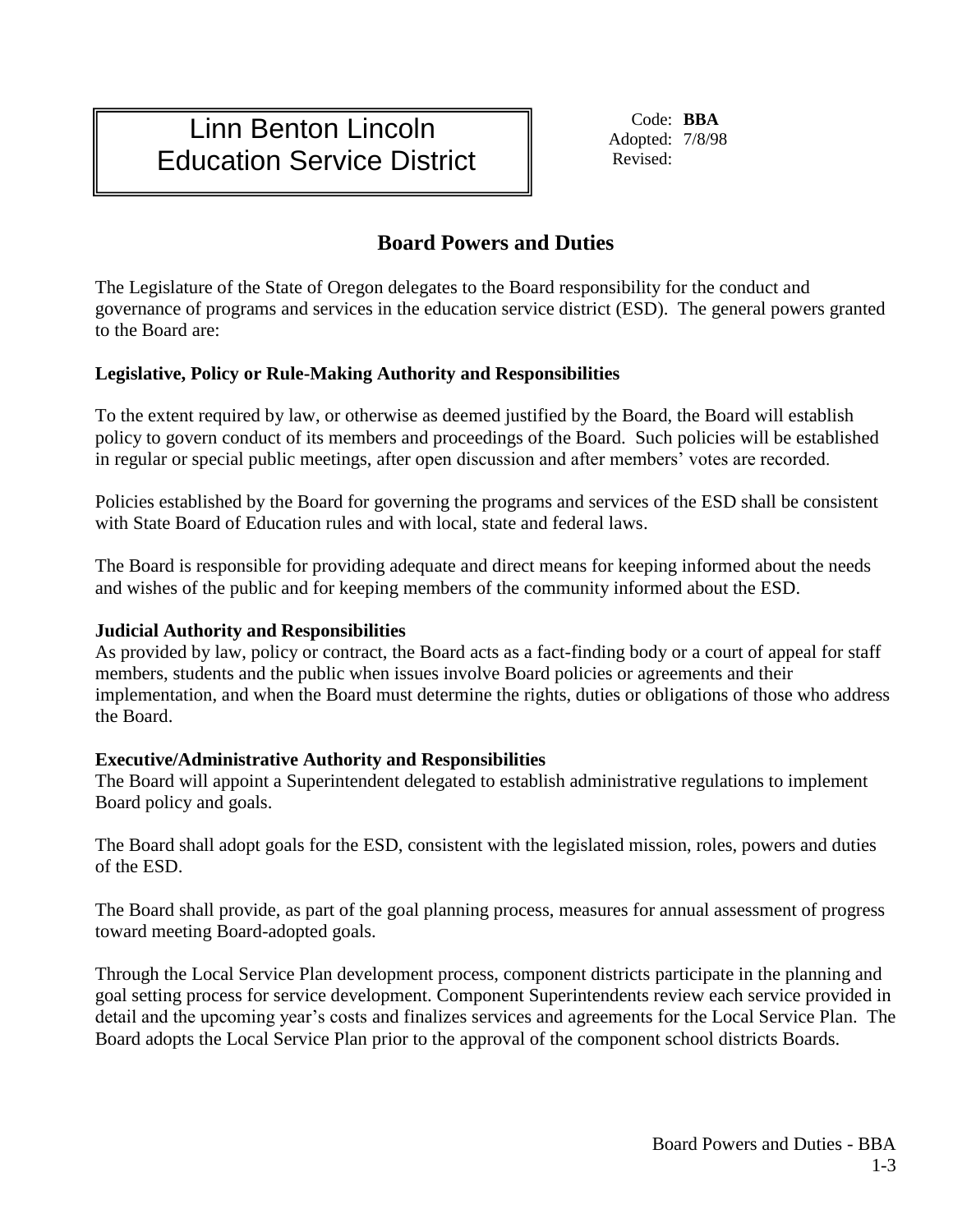The Board will conduct a bi**-**annual performance evaluation of its function as a Board, the performance of the Agency and its Superintendent. This evaluation may be broadly based on relationships and activities or may focus on a particular activity or area.

The Board will oversee the ESD's financial affairs by authorizing, appropriating and adopting budgets and by proposing tax levy or bond elections, when appropriate and as allowed by law, to provide for program operation and maintenance of ESD property.

The Board will authorize the Superintendent to approve payment on all contracts and business transactions of the ESD in accordance with Board policies on purchasing and budget requirements. The Board will provide for an annual audit of the ESD's assets. The Board will employ the staff necessary to carry out the ESD's programs and services and will provide for regular evaluation of staff.

The Board will direct the collective bargaining process to establish labor contracts with the ESD's personnel. The Board will establish, through the collective bargaining process where appropriate, salaries and salary schedules, and other terms and conditions of employment for ESD-wide application.

The Board will establish the days of the year and the hours of the day when ESD programs and services will be available.

END OF POLICY

**Legal Reference(s):**

[ORS 192.](https://www.oregonlegislature.gov/bills_laws/ors/ors192.html)630 [ORS 243.](https://www.oregonlegislature.gov/bills_laws/ors/ors243.html)656 [ORS Chapters 279A,](https://www.oregonlegislature.gov/bills_laws/ors/ors279a.html) 279B and 279C [ORS 280.](https://www.oregonlegislature.gov/bills_laws/ors/ors280.html)060 [ORS 294.](https://www.oregonlegislature.gov/bills_laws/ors/ors294.html)305 - 294.565 [ORS 328.](https://www.oregonlaws.org/ors/chapter/328)205 - 328.304 ORS 330.090 - 330.133 [ORS 334.](https://www.oregonlaws.org/ors/chapter/334)005 [ORS 334.](https://www.oregonlaws.org/ors/chapter/334)125 [ORS 334.](https://www.oregonlaws.org/ors/chapter/334)145 [ORS 334.](https://www.oregonlaws.org/ors/chapter/334)175 [ORS 334.](https://www.oregonlaws.org/ors/chapter/334)185 [ORS 334.](https://www.oregonlaws.org/ors/chapter/334)215 [ORS 334.](https://www.oregonlaws.org/ors/chapter/334)225 [ORS 334.](https://www.oregonlaws.org/ors/chapter/334)240